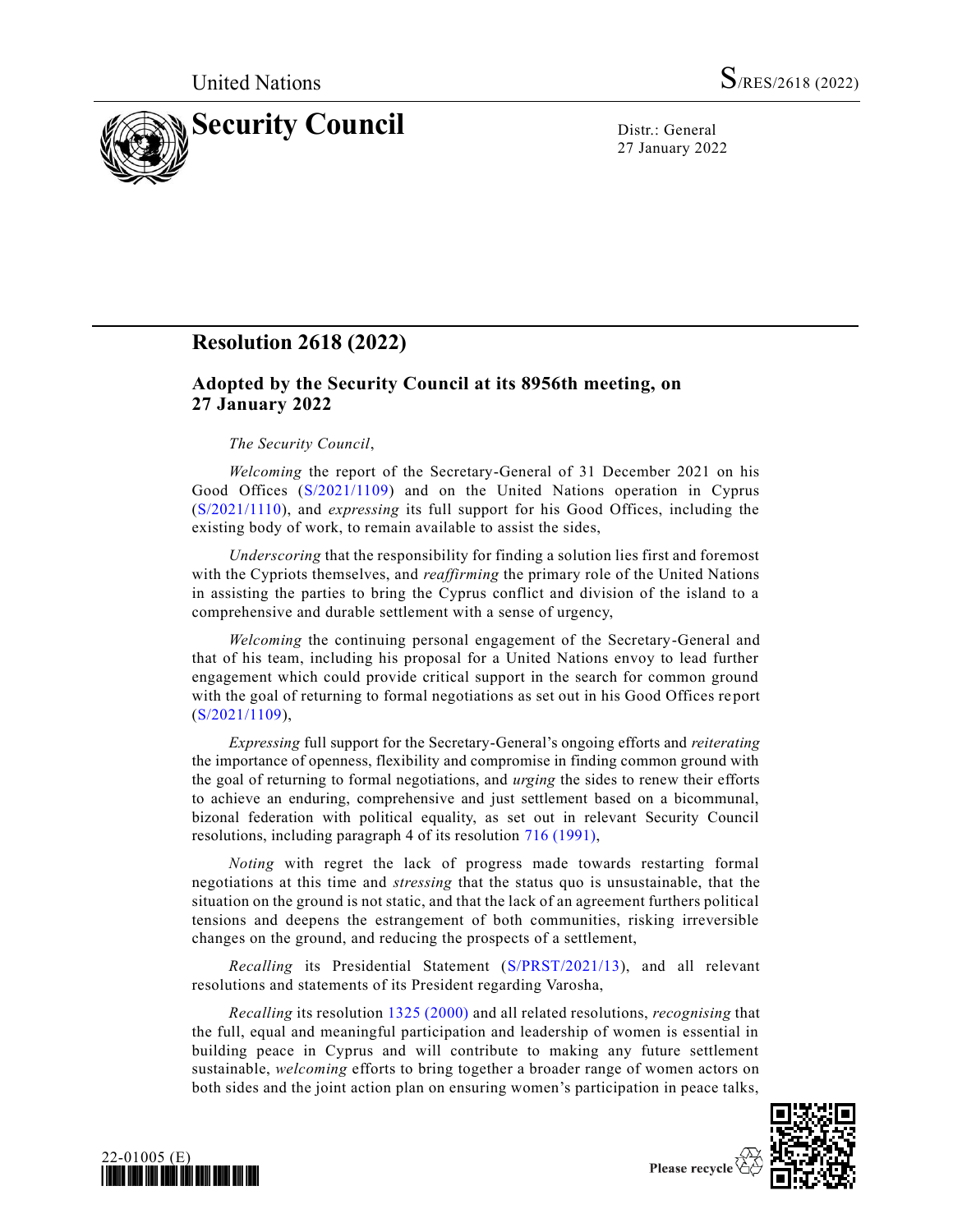and *encouraging* the sides to ensure the needs and perspectives of women are addressed in a future settlement,

*Recalling* its resolution [2250 \(2015\)](https://undocs.org/en/S/RES/2250(2015)) and related resolutions that recognise the important and positive contribution of youth in efforts for the maintenance and promotion of peace and security, and as a key aspect of the sustainability, inclusiveness and success of peacekeeping and peacebuilding efforts, and *further encourages* the full, equal and meaningful participation of youth in this process,

*Recalling* the critical importance of full adherence to applicable international law in the handling of asylum seekers and refugees,

*Recognising* the ongoing efforts made by both communities to suppress the spread of COVID-19 and mitigate its effects, *welcoming* the cooperation between the sides on epidemiological issues, and *encouraging* further cooperation in this area, in particular initiatives to enable greater access to safe and effective COVID-19 vaccines, and echoing the Secretary-General's finding that COVID-19 has further widened the socio-economic disparity between the two Cypriot communities,

*Expressing* concern at the continued deterioration of the law and order situation in Pyla, *welcoming* the agreement in principle reached to establish an extension of the existing Joint Contact Room to Pyla, and *urging* both sides to continue to work with UNFICYP to establish effective measures to tackle criminal activities,

*Reiterating* the importance of confidence-building measures and their timely implementation, and *encouraging* the sides to consider new military confidence building measures,

*Urging* the sides to step up their efforts to promote intercommunal contacts, reconciliation and the active engagement of civil society, in particular women and youth, and *recognising* that regular, effective contact and communication between the sides enhances the prospects for settlement and is in the interests of all Cypriots, and helps to address island-wide matters, including migration, health, crime, environmental protection, and issues related to the adverse impacts of climate change,

*Noting* that the Government of Cyprus is agreed that in view of the prevailing conditions on the island it is necessary to keep the United Nations Peacekeeping Force in Cyprus (UNFICYP) beyond 31 January 2022,

*Welcoming* measures to date to strengthen the liaison and engagement capacity of the mission, *noting* the importance of transition planning in relation to the settlement and in line with resolution [2594 \(2021\)](https://undocs.org/en/S/RES/2594(2021)) and other relevant resolutions, and *emphasising* the need to review regularly all peacekeeping operations, including UNFICYP, to ensure efficiency and effectiveness,

*Expressing appreciation* to Member States that contribute personnel to UNFICYP, and *noting* the continued voluntary contributions to the funding of UNFICYP by the Government of Cyprus and the Government of Greece,

*Noting with appreciation* the efforts of the Secretary-General, and welcoming the appointment of Colin Stewart as Special Representative of the Secretary-General,

1. *Reaffirms* all its relevant resolutions on Cyprus, in particular resolution [1251 \(1999\)](https://undocs.org/en/S/RES/1251(1999)) and *recalls* the importance of achieving an enduring, comprehensive and just settlement based on a bicommunal, bizonal federation with political equality, as set out in relevant Security Council resolutions, including paragraph 4 of its resolution [716 \(1991\);](https://undocs.org/en/S/RES/716(1991))

2. *Fully supports* the Secretary-General's ongoing engagement with the sides and encourages further rounds of informal talks and *reiterates* the importance of the sides and all involved participants approaching this process in the spirit of openness,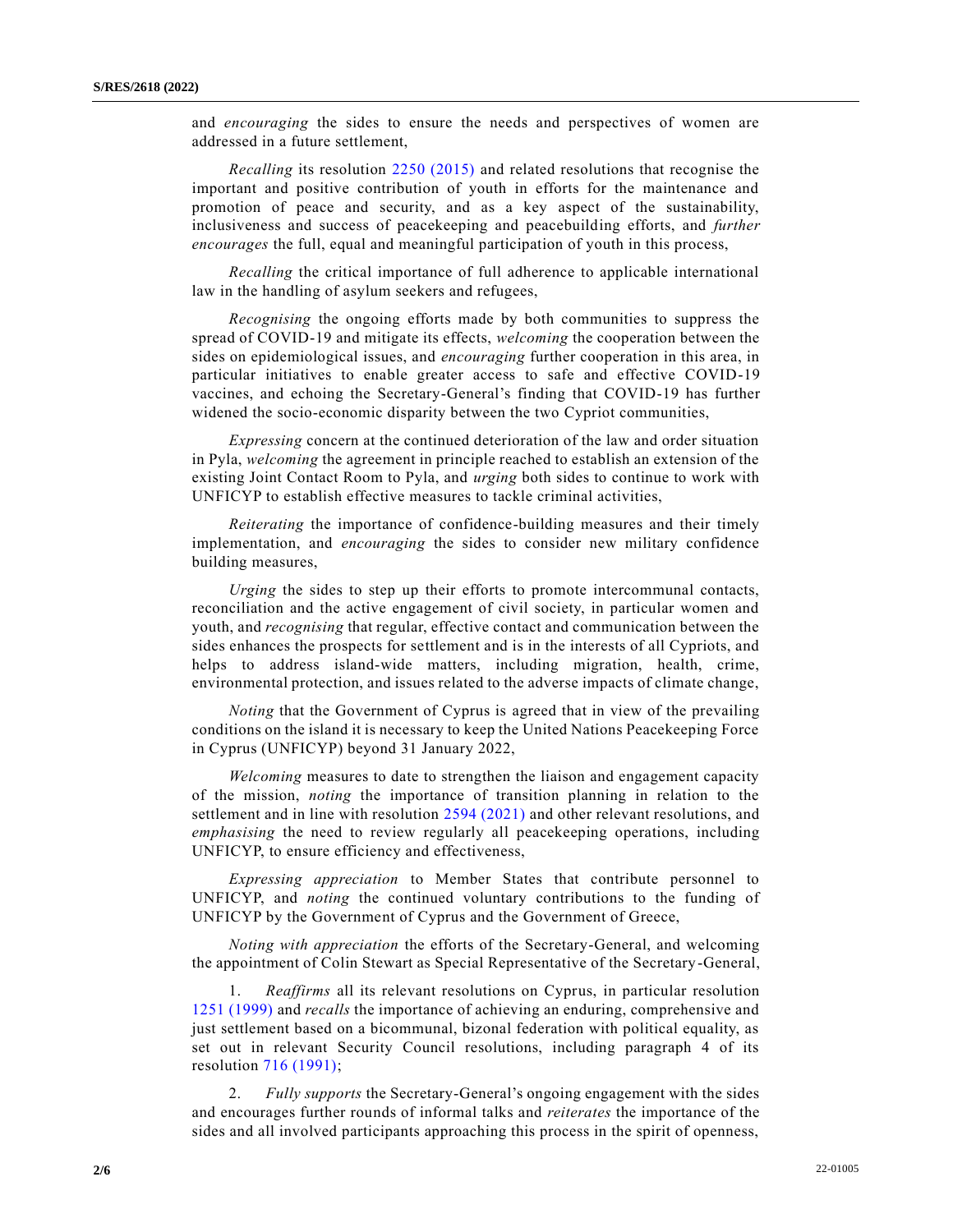flexibility and compromise and to show the necessary political will and commitment to freely negotiate a mutually acceptable settlement under United Nations auspices, and *urges* the sides to engage actively and with an increased sense of urgency with the Secretary-General and his team to this end, including by reaching an agreement regarding the proposal of the Secretary-General to appoint a United Nations envoy;

3. *Recalls* the status of Varosha as set out in relevant resolutions, including resolutions [550 \(1984\)](https://undocs.org/en/S/RES/550(1984)) and [789 \(1992\),](https://undocs.org/en/S/RES/789(1992)) and its Presidential Statement [\(S/PRST/2021/13\)](https://undocs.org/en/S/PRST/2021/13) which condemns the 20 July 2021 announcement by Turkish and Turkish Cypriot leaders on the further reopening of a part of the fenced-off area of Varosha, expresses deep regret regarding unilateral actions that run contrary to its previous resolutions and statements on Varosha and calls for the immediate reversal of this course of action and of all steps taken on Varosha since October 2020, and *reiterates* that no actions should be carried out in relation to Varosha that are not in accordance with its resolutions and *continues to stress* the need to avoid any unilateral actions that could raise tensions on the island and undermine the prospects for a peaceful settlement;

4. *Expresses* concern at the continuing tensions in the Eastern Mediterranean, and underlines that disputes should be resolved peacefully in accordance with applicable international law, remains convinced of the many important benefits, including economic benefits, for all Cypriots and the wider region that would flow from a comprehensive and durable settlement, *reiterates* the Secretary-General's previous call to avoid escalatory steps, and further *calls* upon the leaders of the two Cypriot communities and all involved parties to refrain from any actions and rhetoric that might damage the settlement process and that could raise tensions on the island;

5. *Recalls* its resolution [2587 \(2021\)](https://undocs.org/en/S/RES/2587(2021)) and calls upon the two leaders urgently to:

(a) reinvigorate their efforts to provide the necessary support and overall guidance to free the Technical Committees from political obstructions in their work and enable them to function effectively in coordination and cooperation on matters which have island-wide implications, including through the effective use of the expertise available in the bicommunal Technical Committees on Health, Criminal Matters, Crisis Management, Humanitarian Affairs and Economic Matters, and to empower them to submit proposals for their consideration to enhance intercommunal contacts and improve the daily lives of all Cypriots, and consider the advice of the Good Offices Mission of the Secretary-General regarding further ways to empower the Technical Committees and improve their performance;

(b) ensure effective coordination and cooperation on criminal matters;

(c) intensify efforts to promote peace education across the island, including by further empowering the Technical Committee on Education to implement the recommendations contained in its joint report of 2017, in particular those concerning policy-making, and to address impediments to peace by conducting a joint review of school materials, including text books, as a contribution to trust-building between the communities, on which there continues to be no progress;

(d) improve the public atmosphere for negotiation to secure a settlement, including by preparing the communities for a settlement through public messages on the way ahead, and delivering more constructive and harmonised messages, including by more explicitly encouraging contact and cooperation between the communities and providing direct support to grassroots people-to-people initiatives, and by refraining from actions or rhetoric that detracts from a successful process or could make it more difficult to achieve;

(e) increase their support to, and ensure a meaningful role for, civil society engagement in peace efforts, in particular strengthening the participation of women's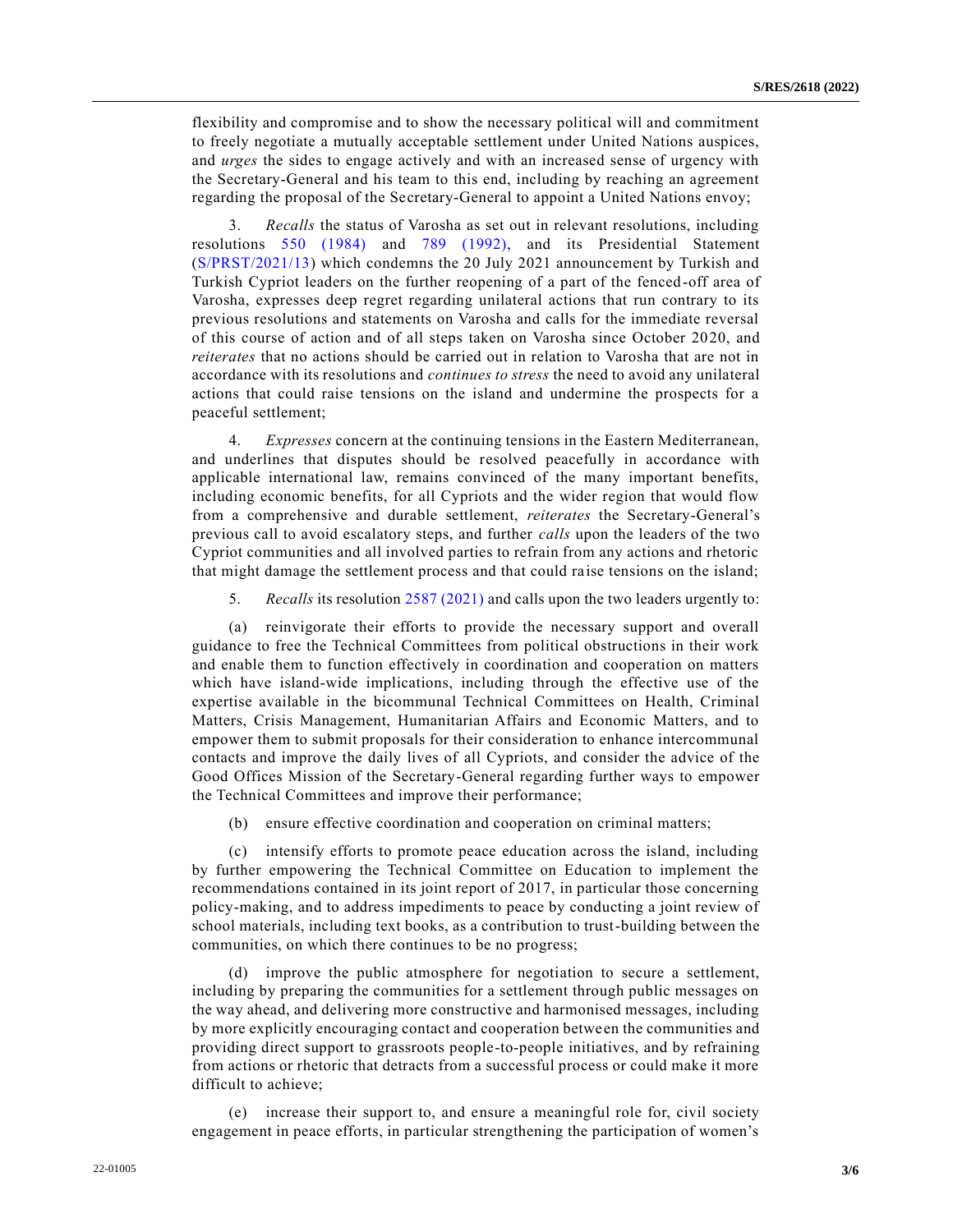organisations and youth in the process, and to support implementation of the recommendations of the gender sensitive socioeconomic impact assessment to address existing barriers and ensure a future peace agreement can more equally benefit men and women in Cyprus;

6. *Regrets* the ongoing lack of meaningful participation of women's organisations and youth in the Settlement process, *welcomes* the Technical Committee on Gender Equality's convergence on a set of practical recommendations to ensure women's full, equal and meaningful participation in the settlement process, to support and encourage engagement with civil society, including women's organisations, and to include a gender perspective in a future settlement process and *urges* the leaders of both sides to ensure thorough and effective implementation of all recommendations under the joint action plan on women's participation, and to empower the Technical Committee on Gender Equality to carry out recommendations pertaining to the Committee and to review implementation of the plan every six months and provide recommendations as appropriate, and continues to *note* the Secretary-General's call to ensure the inclusion of at least 30 per cent women in future delegations;

7. *Deeply regrets* the lack of progress on an effective mechanism for direct military contacts between the sides and the relevant involved parties, and *urges* flexibility and engagement by the sides and the relevant involved parties, facilitated by UNFICYP, to develop a suitably acceptable proposal on the establishment of such a mechanism, and its timely implementation;

8. *Calls* upon the sides to reduce existing barriers to intercommunal contact, emphasizes the importance of effective communication for risk-mitigation and trustbuilding between the communities, and in this regard *welcomes* the continuation of the regular dialogue between the sides and the United Nations, *urges* the sides to agree and implement further confidence building measures that can contribute to a conducive environment for settlement, including those related to the military, economic cooperation and trade, and including through the work of the Technical Committees, and in this regard *welcomes* the proposal of the Secretary-General for a dialogue between the parties and the Special Representative to explore a possible agreement on surveillance technology and unmanning of positions adjacent to the buffer zone;

9. *Commends* the ongoing work of the Committee on Missing Persons, and *calls upon* all parties to enhance their cooperation with the Committee's work, in particular through providing full access without delay to all areas and responding in a timely manner to requests for archival information on possible burial sites;

10. *Expresses* its full support for UNFICYP, and *decides* to extend its mandate for a further period ending on 31 July 2022;

11. *Expresses serious concern* at the continued violations of the military status quo along the ceasefire lines, the reported encroachment by both sides into the Buffer Zone and the risks associated, the challenges to the mission's delineation of the buffer zone and the increase in unauthorised construction as outlined in paragraphs 11, 14, 15 and 18 of the Secretary-General's report [\(S/2021/1110\)](https://undocs.org/en/S/2021/1110) which poses challenges to UNFICYP's operations and mandated authority;

12. *Strongly urges* the sides and all involved parties to respect UNFICYP's mandated authority in, and delineation of, the buffer zone, *reaffirms* the importance of the use of the 2018 United Nations aide-memoire by the sides to ensure peace and security in the buffer zone, continues to *request* the Secretary-General to report to the Security Council and troop- and police-contributing countries any actions that impede UNFICYP's ability to fulfil its mandate, and renews its *call on* both sides to respect the integrity of the buffer zone, to remove all unauthorised constructions and to prevent unauthorised military or civilian activities within and along the ceasefire lines;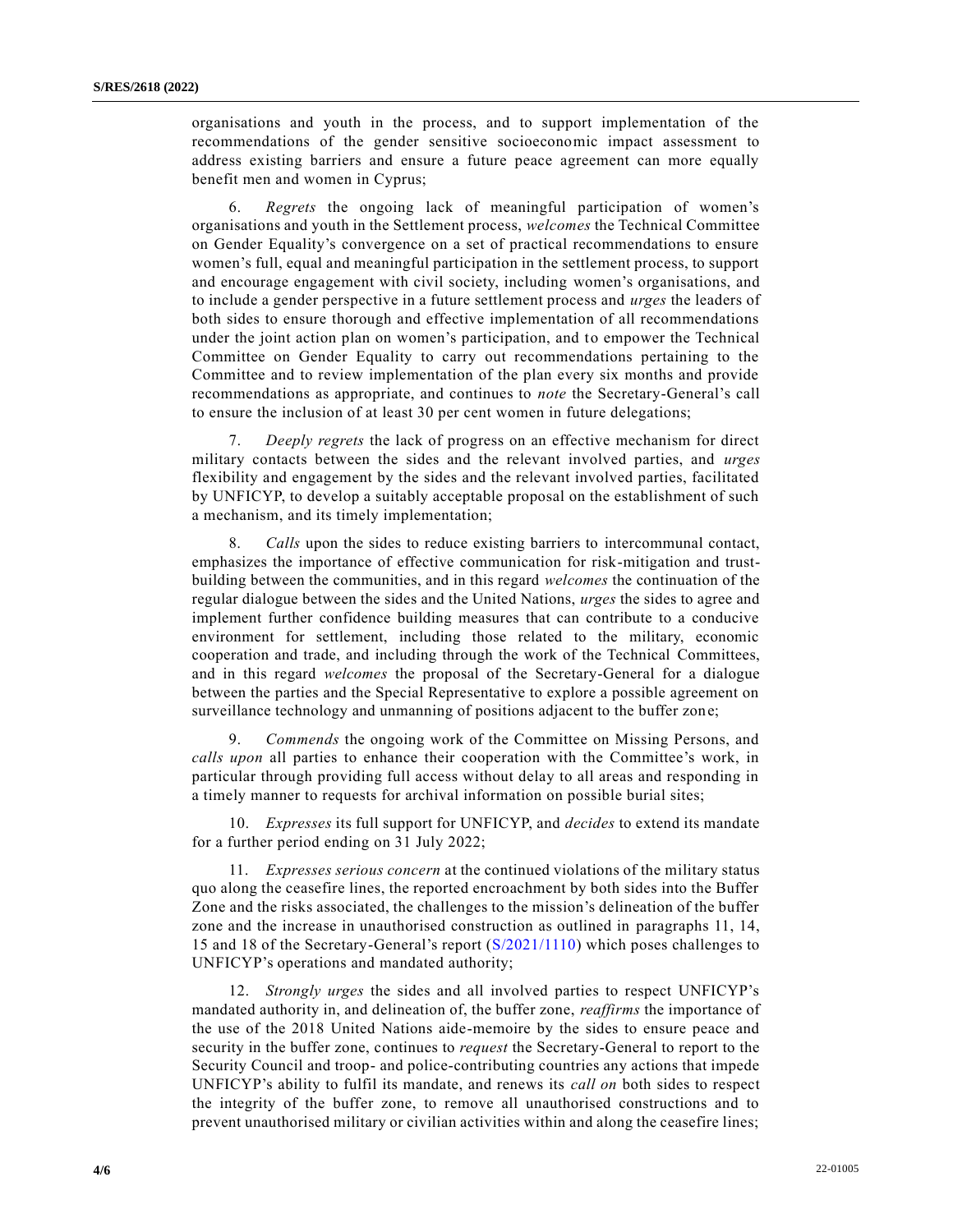13. *Stresses* that UNFICYP's mandated authority extends throughout Cyprus and *reaffirms* the importance of respect for UNFICYP's freedom of movement throughout Cyprus, including to ensure systematic and effective monitoring and reporting by the mission particularly on the situation in Varosha, as well as elsewhere, *stresses* that restrictions on freedom of movement can present risks to the safety and security of United Nations personnel serving in peacekeeping operations, and *requests* the Secretary-General, Member States and all parties to continue to take all appropriate measures to ensure the safety and security and freedom of movement of UNFICYP personnel with unhindered and immediate access, in line with resolution [2518 \(2020\);](https://undocs.org/en/S/RES/2518(2020))

14. *Reiterates its calls* on the Turkish Cypriot side and Turkish forces to restore in Strovilia the military status quo which existed there prior to 30 June 2000, and reaffirms that UNFICYP's freedom of movement should be respected;

15. *Urges* the leaders of both communities to agree and continue a plan of work to achieve a mine-free Cyprus, and to overcome the existing barriers to this work as outlined in paragraph 21 of the Secretary-General's report [\(S/2021/1110\)](https://undocs.org/en/S/2021/1110), in order to make expeditious progress towards clearing the 29 remaining suspected hazardous areas on the island;

16. *Requests* the Secretary-General to implement the following activities and existing obligations in the planning and conduct of UNFICYP's operations within the limits of the mandate and area of operations and in line with existing United Nations guidelines and regulations:

(a) women, peace and security requirements under resolution [1325 \(2000\)](https://undocs.org/en/S/RES/1325(2000)) and all resolutions addressing women, peace, and security, including by seeking to increase the number of women in UNFICYP in line with resolution [2538 \(2020\),](https://undocs.org/en/S/RES/2538(2020)) including through ensuring the full, equal, and meaningful participation of women at all levels, and in all aspects of its operations including senior leadership positions, and through ensuring safe, enabling and gender-sensitive working environments for women in peacekeeping operations, as well as taking fully into account gender considerations as a crosscutting issue throughout its mandate, and reaffirming the importance of sufficient gender expertise in all mission components and capacity strengthening in executing the mission mandate in a gender-responsive manner;

(b) peacekeeping performance requirements under resolutions [2378 \(2017\)](https://undocs.org/en/S/RES/2378(2017)) and [2436 \(2018\);](https://undocs.org/en/S/RES/2436(2018))

(c) the United Nations zero-tolerance policy on serious misconduct, sexual exploitation and abuse, and sexual harassment, and all actions under resolution [2272](https://undocs.org/en/S/RES/2272(2016))  [\(2016\),](https://undocs.org/en/S/RES/2272(2016)) and to report to the Security Council if such cases of misconduct occur;

(d) implementing more effective casualty and medical evacuation procedures, as well as deploying enhanced medical evacuation capacities;

(e) taking active and effective measures to improve the planning and functioning of UNFICYP's safety and security facilities and arrangements;

(f) youth, peace and security requirements under resolutions [2250 \(2015\),](https://undocs.org/en/S/RES/2250(2015)) [2419 \(2018\)](https://undocs.org/en/S/RES/2419(2018)) and [2535 \(2020\);](https://undocs.org/en/S/RES/2535(2020))

17. *Urges* troop- and police-contributing countries to continue taking appropriate action to prevent sexual exploitation and abuse, including vetting, predeployment and in-mission awareness training for all personnel, to ensure full accountability in cases of such conduct involving their personnel, including through timely investigations of all allegations of sexual exploitation and abuse, to repatriate units when there is credible evidence of widespread or systemic sexual exploitation